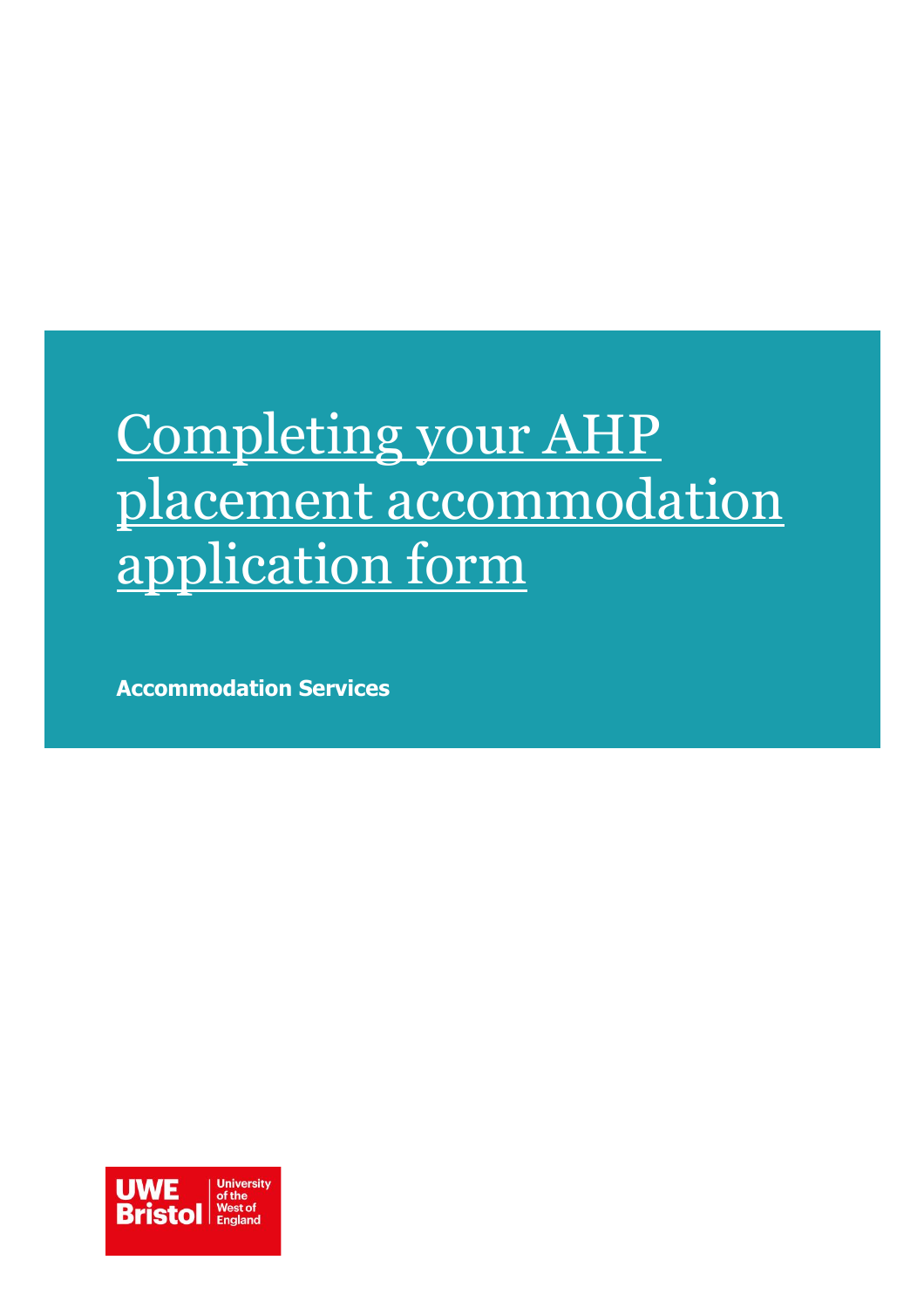## **AHP Placement Accommodation**

We allocate accommodation based on the information on your application form. It is essential that you complete this online form as accurately as possible. We will try and take into account any preferences you state but this is not guaranteed.

You must submit your application no later than 10 days before your placement start date. However we recommend you complete the application as soon as possible to enable us to seek accommodation which is suitable for your requirements.

Please quote your Student I.D number in any correspondence with accommodation services.

### **Personal Information**

- It is your responsibility to complete the application fully.
- Please check your placement dates and the number of night you require accommodation for.
- Please give details of any medical conditions (however minor) or any other factors that you feel we need to be aware of when we book accommodation. All information you provide will be treated confidentially by the University. Please note the Landlord or agent will be given your Contact number and email address.
- Before submitting the form, please ensure that you have read and understood the terms and conditions. If you no longer need the accommodation you must ensure that you tell us immediately to reduce the risk of being charged a penalty or cancellation fee.

### **The Process**

In some areas accommodation availability, facilities and options are limited; we contact you in regard to this before confirming booking details.

Accommodation Services will make every effort to place student in a location convenient to their placement. However the final decision as to which accommodation is offered is made by the University at is absolute discretion. You may be required to use public transport to reach your placement.

Please ensure that you check both your personal email and your UWE email address for any communication, including booking confirmation, arrival and key collection information.

At the end of your placement you will be sent a UWE invoice to your term time address, it will also appear on you MyUWE account.

If you are claiming back these expenses from the NHS then you will need to submit this UWE invoice when making your claim.

If you have any queries please contact us at 0117 3283601 or [accommodation@uwe.ac.uk](mailto:accommodation@uwe.ac.uk)